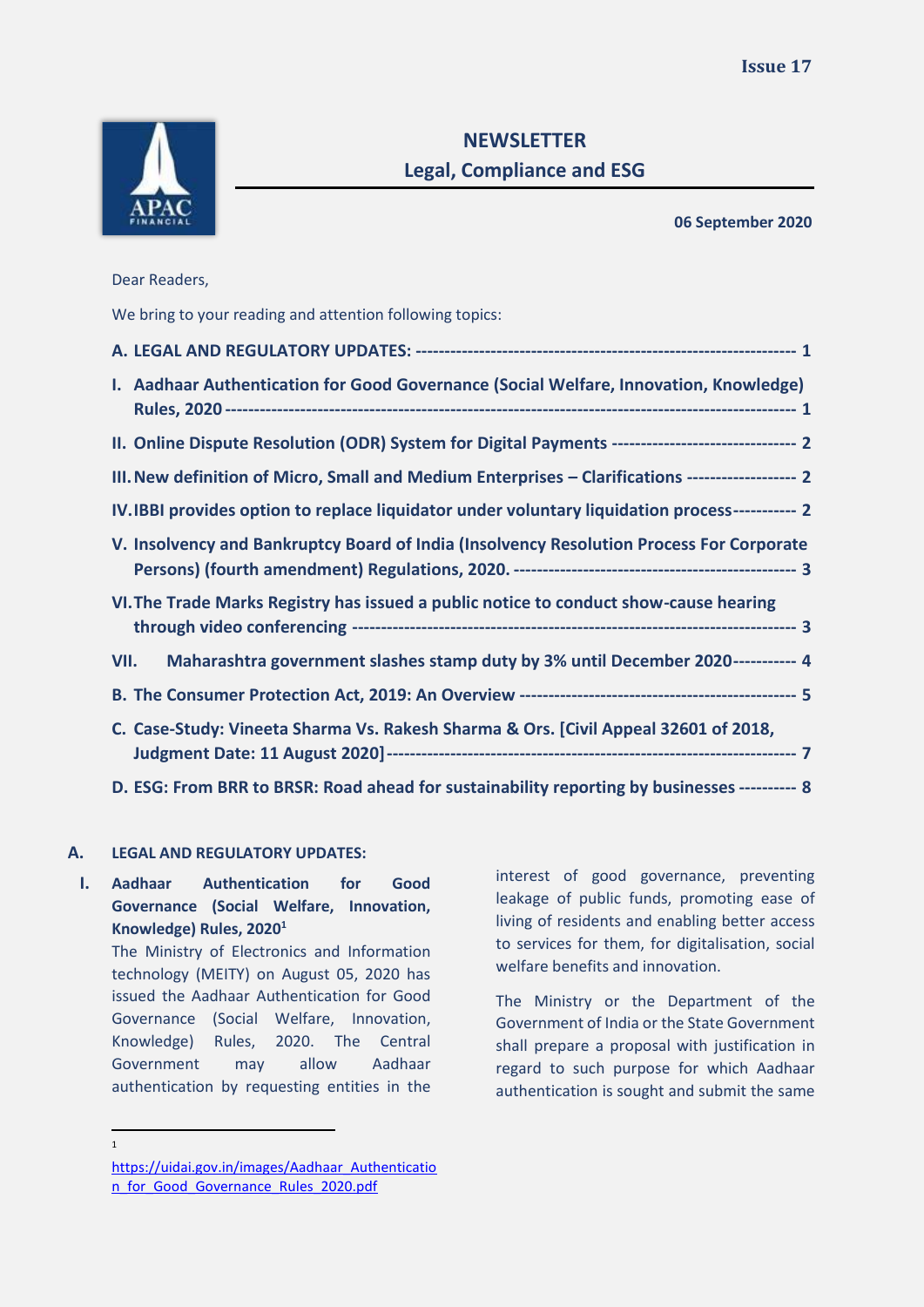to the Central Government for making a reference to the Authority. If the Authority is satisfied that the proposal, it may allow to perform Aadhaar authentication.

<span id="page-1-0"></span>**II. Online Dispute Resolution (ODR) System for Digital Payments<sup>2</sup>**

> RBI vide its Circular dated August 6, 2020 announced introduction of Online Dispute Resolution (ODR) system for resolving customer disputes and grievances pertaining to digital payments, using a system-driven and rule based mechanism with zero or minimal manual intervention.

> As a step in this direction, authorised Payment System Operators (PSOs) – banks and nonbanks – and their participants are advised to put in place system/s for ODR for resolving disputes and grievances of customers.

<span id="page-1-1"></span>**III. New definition of Micro, Small and Medium Enterprises – Clarifications<sup>3</sup>**

> RBI vide its circular dated August 21,2020 has, inter alia, clarified the following:

- (a) Classification of Enterprises as per new definition
	- i. Classification / Re-classification of MSMEs is the statutory responsibility of the GOI, Ministry of MSME, as per the provisions of the MSMED Act, 2006.
	- ii. As per Para 2 of the said Gazette notification all enterprises are required to register online and obtain 'Udyam Registration Certificate'. All lenders may, therefore, obtain 'Udyam Registration Certificate 'from the entrepreneurs.
- (b) Validity of EM Part II and UAMs issued till June 30, 2020
- [https://rbidocs.rbi.org.in/rdocs/Notification/PDFs/2](https://rbidocs.rbi.org.in/rdocs/Notification/PDFs/21ODR602F0A579EB246AA885776A76122DB0C.PDF) [1ODR602F0A579EB246AA885776A76122DB0C.PDF](https://rbidocs.rbi.org.in/rdocs/Notification/PDFs/21ODR602F0A579EB246AA885776A76122DB0C.PDF) 3

2

- i. The existing Entrepreneurs Memorandum (EM) Part II and Udyog Aadhaar Memorandum (UAMs) of the MSMEs obtained till June 30, 2020 shall remain valid till March 31, 2021. Further, all enterprises registered till June 30, 2020, shall file new registration in the Udyam Registration Portal well before March 31, 2021.
- ii. 'Udyam Registration Certificate' issued on self-declaration basis for enterprises exempted from filing GSTR and / or ITR returns will be valid for the time being, upto March 31, 2021.
- (c) Value of Plant and Machinery or Equipment

The online form for Udyam Registration captures depreciated cost as on 31st March of each year of the relevant previous year. Therefore, the value of Plant and Machinery or Equipment for all purposes of the Notification No. S.O. 2119(E) dated June 26, 2020 and for all the enterprises shall mean the Written Down Value (WDV) as at the end of the Financial Year as defined in the Income Tax Act and not cost of acquisition or original price, which was applicable in the context of the earlier classification criteria.

(d) In view of the above, instructions contained in circular FIDD.MSME & NFS.BC.No. 10/06. 02. 31/2017-18 dated July 13, 2017 on 'Investment in Plant and Machinery for the purpose of classification as Micro, Small and Medium Enterprises – documents to be relied upon' are superseded.

### <span id="page-1-2"></span>**IV. IBBI provides option to replace liquidator under voluntary liquidation process<sup>4</sup>**

IBBI vide its notification dated August 05, 2020 notified the Insolvency and Bankruptcy Board of India (Voluntary Liquidation Process) (Second

4

[https://rbidocs.rbi.org.in/rdocs/Notification/PDFs/](https://rbidocs.rbi.org.in/rdocs/Notification/PDFs/NOTI262654FEA1F3864D858960F92C2E329696.PDF) [NOTI262654FEA1F3864D858960F92C2E329696.PDF](https://rbidocs.rbi.org.in/rdocs/Notification/PDFs/NOTI262654FEA1F3864D858960F92C2E329696.PDF)

[https://ibbi.gov.in/uploads/legalframwork/41dae71](https://ibbi.gov.in/uploads/legalframwork/41dae71b62c3fa756602c8fec7848b58.pdf) [b62c3fa756602c8fec7848b58.pdf](https://ibbi.gov.in/uploads/legalframwork/41dae71b62c3fa756602c8fec7848b58.pdf)

APAC Financial Services Private Limited First Floor, Ashford Centre, Shankar Rao Naram Marg, Lower Parel (W), Mumbai 400013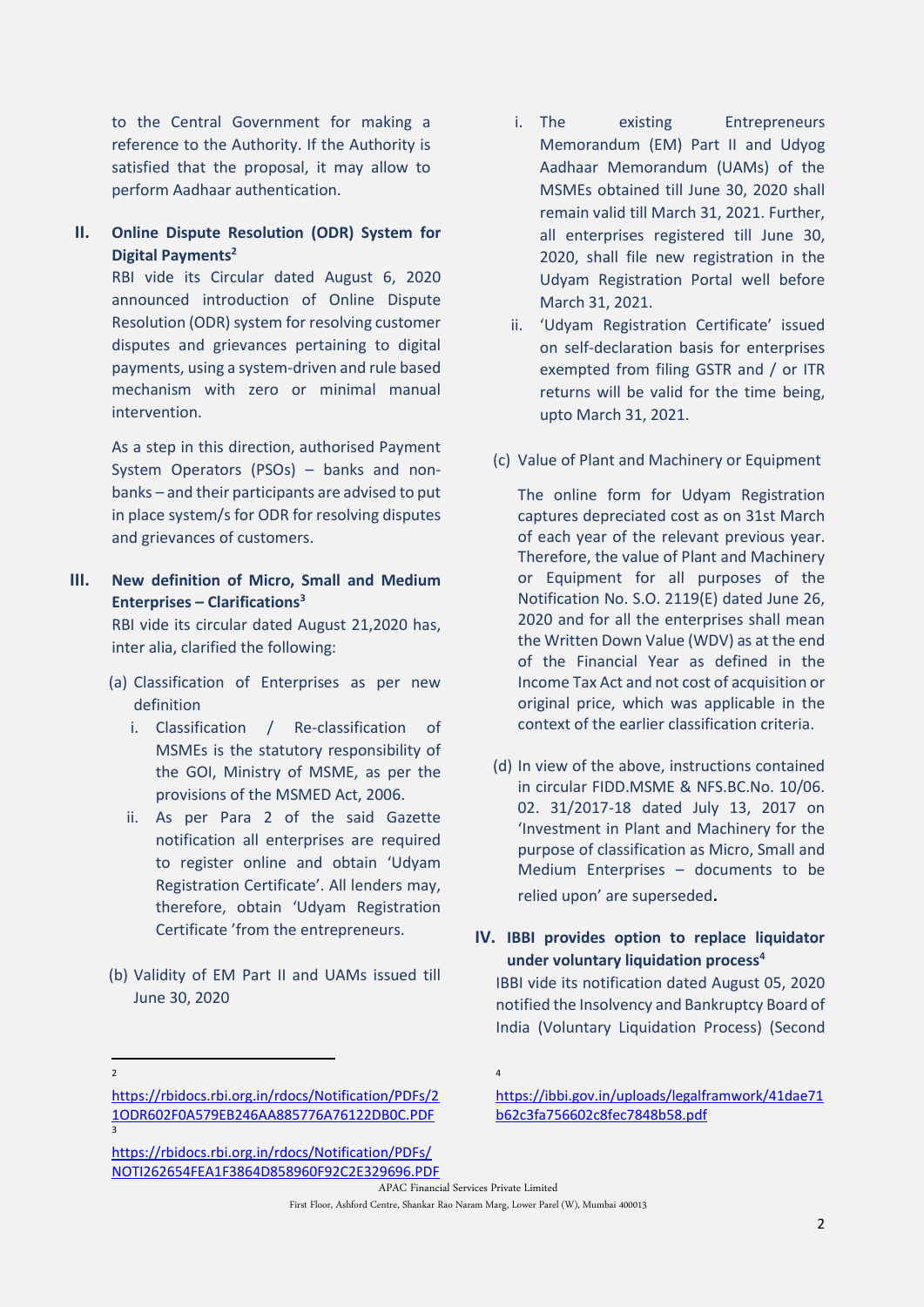Amendment) Regulations, 2020 to amend the Insolvency and Bankruptcy Board of India (Voluntary Liquidation Process) Regulations, 2017.

The amended regulation provides an option to the Corporate Persons to replace the insolvency professional as liquidator by appointing another insolvency professional as liquidator by a resolution of members or partners, or contributories, as the case may be.

<span id="page-2-0"></span>**V. Insolvency and Bankruptcy Board of India (Insolvency Resolution Process For Corporate Persons) (fourth amendment) Regulations, 2020.<sup>5</sup>**

IBBI vide its notification dated August 07, 2020 notified the Insolvency and Bankruptcy Board of India (Insolvency Resolution Process for Corporate Persons) (Fourth Amendment) Regulations, 2020 to amend the Insolvency and Bankruptcy Board of India (Insolvency Resolution Process for Corporate Persons) Regulations, 2016. The amendments have substituted sub-sections and sub-regulations to provide further clarity to the end user.

Key highlights of the Amendment are as follows:

(i) In regulation 4A, in sub-regulation (2), after clause (a), the following clause shall be inserted, namely: -

"(aa) having their addresses, as registered with the Board, in the State or Union Territory, as the case may be, which has the highest number of creditors in the class as per their addresses in the records of the corporate debtor:

Provided that where such State or Union Territory does not have adequate number of insolvency professionals, the insolvency professionals having addresses in a nearby

State or Union Territory, as the case may be, shall be considered;".

(ii) In regulation 39, for sub-regulation (3), the following sub-regulations shall be substituted, namely:

"(3) The committee shall: (a) evaluate the resolution plans received under subregulation (2) as per evaluation matrix; (b) record its deliberations on the feasibility and viability of each resolution plan; and (c) vote on all such resolution plans simultaneously.

(3A) Where only one resolution plan is put to vote, it shall be considered approved if it receives requisite votes.

(3B) Where two or more resolution plans are put to vote simultaneously, the resolution plan, which receives the highest votes, but not less than requisite votes, shall be considered as approved: Provided that where two or more resolution plans receive equal votes, but not less than requisite votes, the committee shall approve any one of them, as per the tiebreaker formula announced before voting: Provided further that where none of the resolution plans receives requisite votes, the committee shall again vote on the resolution plan that received the highest votes, subject to the timelines under the Code.

<span id="page-2-1"></span>**VI. The Trade Marks Registry has issued a public notice to conduct show-cause hearing through video conferencing<sup>6</sup>**

Trade Marks Registry vide its Public Notice dated August 26, 2020 announced to conduct Show-Cause Hearing through Video Conferencing. It stated that hearings will be scheduled in those matters where the applicant or authorised agent gives consent and confirm their participation for the hearing through Video Conferencing. In this regard, all Applicants / Agents who are interested in

5

[https://ibbi.gov.in/uploads/legalframwork/691983a](https://ibbi.gov.in/uploads/legalframwork/691983ad021bf2a65a708f57d17595b8.pdf) [d021bf2a65a708f57d17595b8.pdf](https://ibbi.gov.in/uploads/legalframwork/691983ad021bf2a65a708f57d17595b8.pdf)

[http://www.ipindia.nic.in/writereaddata/Portal/Ne](http://www.ipindia.nic.in/writereaddata/Portal/News/707_1_Public_Notice_TLA.pdf) [ws/707\\_1\\_Public\\_Notice\\_TLA.pdf](http://www.ipindia.nic.in/writereaddata/Portal/News/707_1_Public_Notice_TLA.pdf)

APAC Financial Services Private Limited

First Floor, Ashford Centre, Shankar Rao Naram Marg, Lower Parel (W), Mumbai 400013

6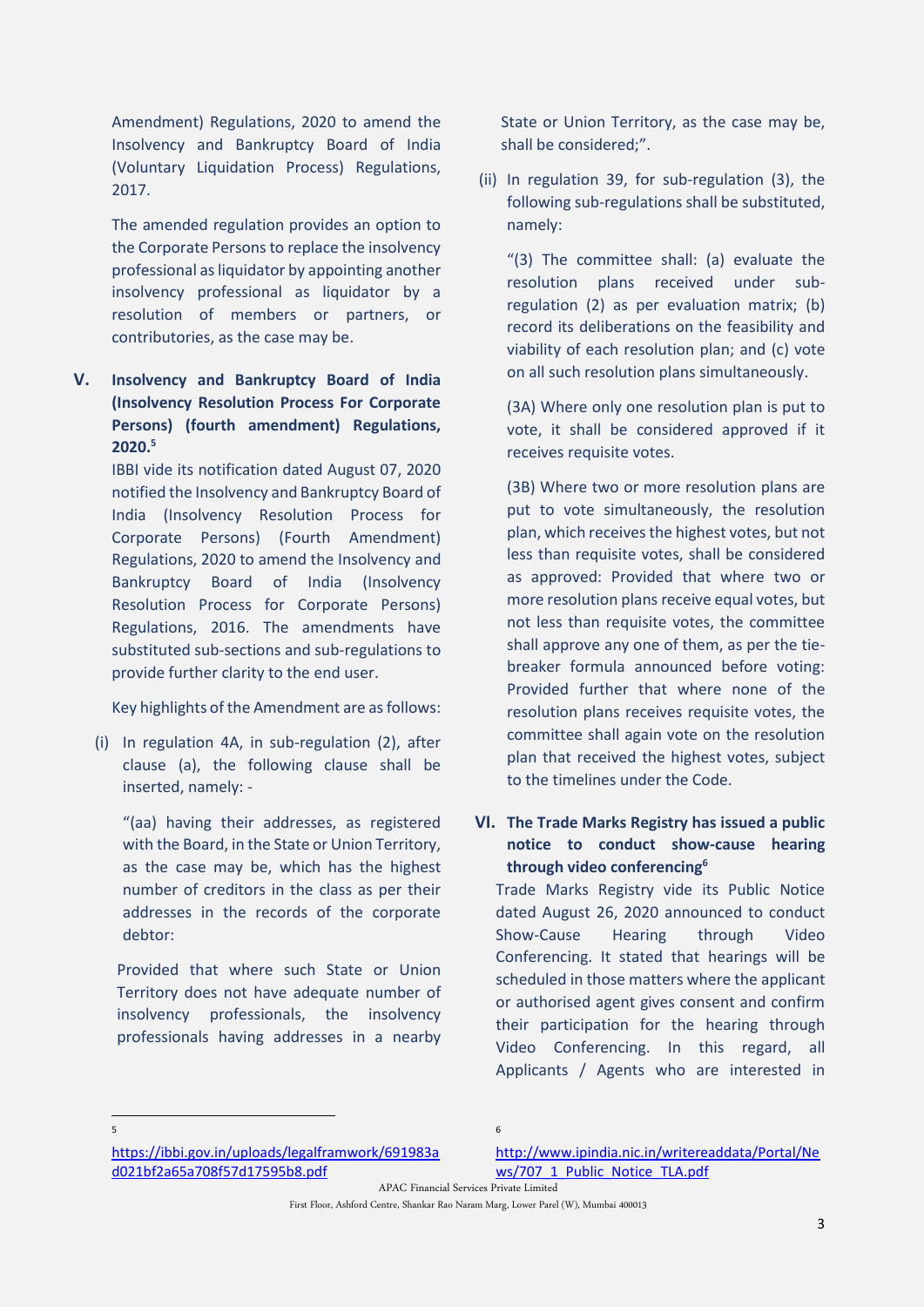hearing of their matters through video conferencing are requested to submit their consent to attend Show-Cause Hearing by sending an email at tlahearing-tmr@gov.in. Email sent to any other email address shall not be entertained. It may be noted that only cases for those parties will be scheduled for hearing where concern applicants or their authorised agent submit consent on or before 05/09/2020. Other applications will be kept in abeyance to schedule hearing in person as and when hearing with a physical presence are started. It may further be noted that if the applicant or its authorised agent as the case may remain absent on the date of hearing the application will be decided as per law. For submitting consent for hearing through video conferencing applicant or its authorised agent shall submit his request by writing in subject "consent for show-cause Hearing through Video Conference". The Office will try to schedule all pending applications of concern applicant/agent on the same day in sequential order as per available time.

## <span id="page-3-0"></span>VII. **Maharashtra government slashes stamp duty by 3% until December 2020**  Government of Maharashtra has issued an Order dated August 29, 2020 to reduce the stamp duty on the instrument of Conveyance or

Agreement to Sell of any immovable property (otherwise chargeable under clause (b) of Article 25 of Schedule I):

- (a) by 3% in Mumbai District and Mumbai Sub-Urban District and by 2% in the rest of the State of Maharashtra, for the period starting from 1st September, 2020 and ending on 31st December 2020; and
- <span id="page-3-1"></span>(b) by 2% in Mumbai District and Mumbai Sub-Urban District and by 1.5% in the rest of the State of Maharashtra, for the period starting from 1st January, 2021 and ending on 31st March, 2021.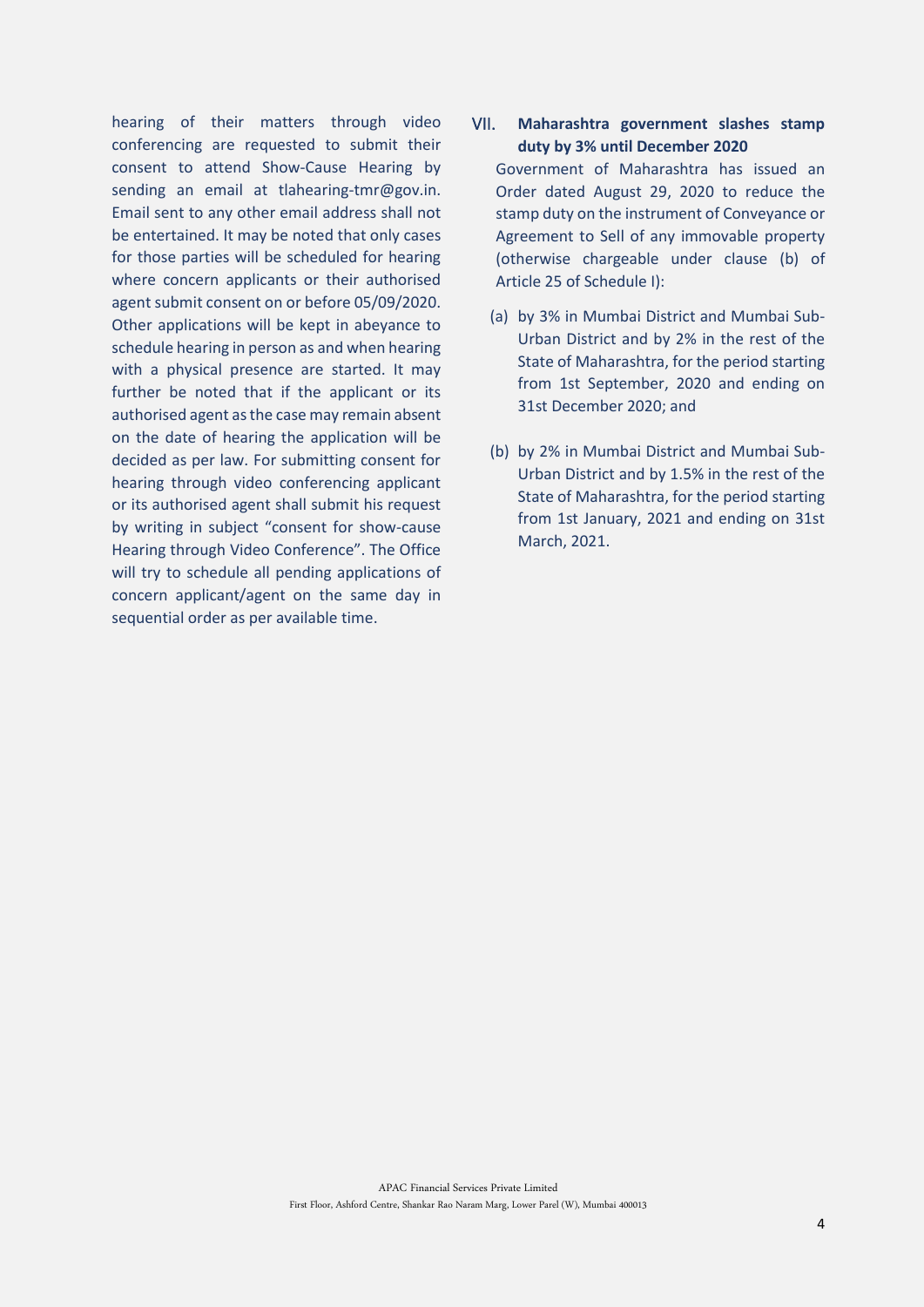### **B. The Consumer Protection Act, 2019: An Overview<sup>7</sup>**

The Parliament passed the Consumer Protection Bill, 2019 on 06.08.2019 to replace the Consumer Protection Act, 1986 ("1986 Act"). The President of India gave its assent to the Consumer Protection Act, 2019 ("2019 Act") on 09.08.2019 and the same has come into force majorly from 20.7.2020.

The 2019 Act has been enacted for the purpose of providing timely and effective administration and settlement of consumer disputes and related matters.

The Government instead of bringing an amendment in the 1986 Act, enacted a new Act altogether so as to provide enhanced protection to the consumers taking into consideration the booming e-commerce industry and the modern methods of providing goods and services such as online sales, tele-shopping, direct selling and multi-level marketing in addition to the traditional methods.

### **Key Highlights of the new Act:**

- 1. **E-Commerce and false advertisement**: The definition of "consumer" under the new Act includes the consumers who make purchases through e-commerce platform. The earlier Act did not include the consumers who buy products online and this lacuna has been filled by the 2019 Act. There is a separate provision for endorsement of goods and services, which are normally endorsed by the celebrities are covered under the provision of false and misleading advertisement. The onus on the celebrities is additional to the liability placed on the manufacturers and service providers. Misleading advertisement shall also mean deliberately hiding important information. CCPA which shall be discussed later also regulates false and mis-leading advertisement.
- 2. **Food Safety and Standards Act, 2006**: The 2019 Act includes the definition of "food" as defined under the Food and Standards Act, 2006. This has replaced the definition of "goods" under the 1986 Act. This would help in bringing the number of food delivery platforms to come under the ambit of consumer protection.
- 3. **Telecom Services:** In order to bring the telecom services under the 2019 Act, "telecom" has been added to the definition of "services".

| <b>Forum</b>               | As per old Act        | As per the New Act |
|----------------------------|-----------------------|--------------------|
| <b>District Forum</b>      | Upto 20 Lakhs         | Upto 1 Crore       |
| <b>State Commission</b>    | $20$ Lakhs $-1$ Crore | 1 Crore – 10 Crore |
| <b>National Commission</b> | Above 1 Crore         | Above 10 Crore     |

**4. Pecuniary Jurisdiction:** 

### **5. Structural Reforms:**

| <b>Particulars</b>      | <b>District Forum</b>            | <b>State Commission</b>          | <b>National Commission</b>       |  |
|-------------------------|----------------------------------|----------------------------------|----------------------------------|--|
| <b>Composition</b>      | President<br>and<br>$\mathbf{1}$ | President<br>and<br>$\mathbf{1}$ | President<br>and<br>$\mathbf{1}$ |  |
|                         | atleast 2 members                | atleast 4 members                | atleast 4 members                |  |
| Location                | In district of the               | In each state                    | At NCR                           |  |
|                         | <b>State</b>                     |                                  |                                  |  |
| <b>Qualification</b>    | As given by Central              | As given by Central              | As given by Central              |  |
|                         | Government                       | Government                       | Government                       |  |
| <b>Filing Complaint</b> | Central<br>Bv                    | By Central Authority;            | By Central Authority;            |  |
|                         | Authority; may be                | filed<br>be<br>may               | filed<br>be<br>may               |  |
|                         | filed electronically             | electronically                   | electronically                   |  |

<sup>7</sup> https://www.latestlaws.com/articles/consumer-protection-act-2019-analysis-and-challenges-for-

future/#:~:text=The%202019%20Act%20includes%20the,the%20ambit%20of%20consumer%20protection.

APAC Financial Services Private Limited

First Floor, Ashford Centre, Shankar Rao Naram Marg, Lower Parel (W), Mumbai 400013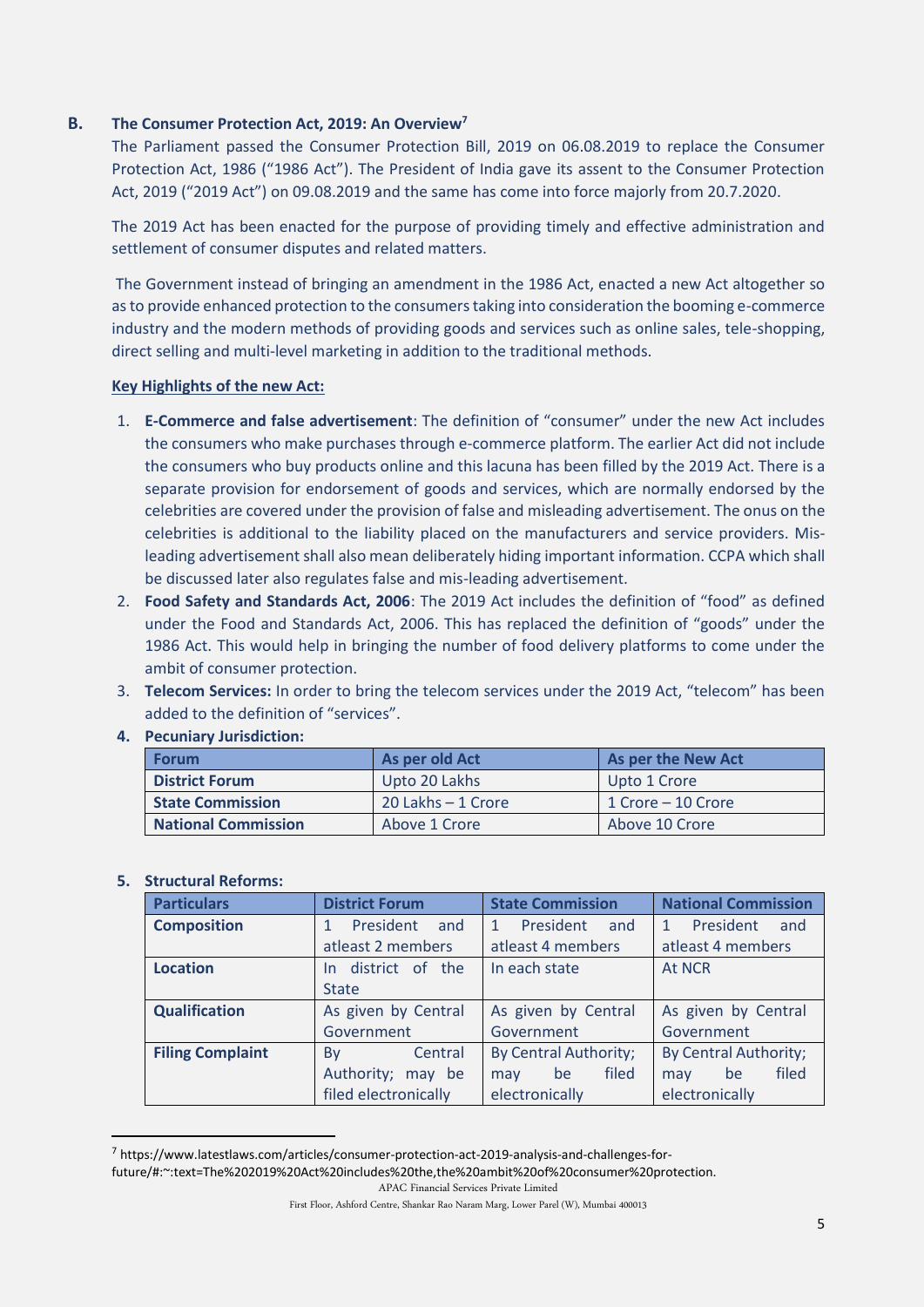| <b>Place of Suing</b> | Where<br>the | the<br>Where                              |  |
|-----------------------|--------------|-------------------------------------------|--|
|                       |              | complainant resides   complainant resides |  |
|                       | or works     | or works                                  |  |

A case is deemed to be admitted if no decision is given within 21 days. If complainant do not reach the consumer forum then case shall be decided on merit.

### **6. Appeals:**

| orders<br><b>From</b><br><b>Commission</b><br><b>Commission</b> | <b>District</b><br><b>of</b><br><b>State</b><br>to                                                                                    | <b>State Commission</b><br>to to<br><b>From</b><br><b>National Commission</b>                                                            | <b>From National Commission to</b><br><b>Supreme Court</b>                                                                  |
|-----------------------------------------------------------------|---------------------------------------------------------------------------------------------------------------------------------------|------------------------------------------------------------------------------------------------------------------------------------------|-----------------------------------------------------------------------------------------------------------------------------|
| 30 days)<br>INR)<br>mediation                                   | Within 45 Days (earlier<br>Fees shall be 50% of Pre-<br>deposit (earlier 25,000<br>No appeal applicable if<br>decision passed through | Within 30 Days<br>$\bullet$<br>Fees shall be 50% of Pre-<br>$\bullet$<br>deposit (earlier 35,000<br>INR)<br>Ex-parte orders<br>$\bullet$ | Within 30 days<br>Fees shall be 50% of Pre-<br>$\bullet$<br>deposit (earlier 50,000<br>INR)<br>Ex-parte orders<br>$\bullet$ |

- 7. **Central Consumer Protection Authority:** Central Consumer Protection Authority (CCPA) has been set up to promote, protect and enhance consumer rights. The headquarter shall be in NCR and regional offices shall be decided by the government. The authority shall regulate the violation of consumer rights, unfair trade practices, and misleading advertisements. There shall be an investigation wing headed by Director general (DG).
- 8. **Unfair Contracts:** An unfair contract shall mean a contract between manufacturer/trader/service provider and a consumer which causes harm to the consumer or significant change in the rights of the consumer. One of such examples can be unilateral termination of the contract without any prior information. For the same purpose a complaint can, be filed in the State Commission up to 10 Crore INR and in National Commission above 10 Crore INR.
- 9. **Product Liability:** The Manufacturer, Product Service Provider and Product Seller shall be liable under the new Act for any kind of harm caused by their product(s) which results in any injury or death of the consumer. However, the liability on the part of the manufacturer will be more. This shall also apply to the e-commerce platforms as well. The harm should be caused by the defective good which results in injury, death, mental agony, loss of consortium or any other harm. The harm must be real and does not include any economic loss.
- 10. **Mediation (Alternate dispute Resolution):** The new Act provides facility for mediation which shall be voluntary and not binding on the parties. Median shall make the process quicker, simpler and help with speedier resolution of disputes. The Consumer Mediation Cell (CMC) shall be attached to each district, state and national level which is itself a tedious and lengthy task owing to the funding that courts get and the lack of infrastructural facilities especially at the district level.
- 11. **Filing of Complaint:** The complaint can be filed by the consumer himself or the parents and legal guardian of the consumer. The new Act allows the consumer to file a complaint at the place where he/she resides or at the place he/she works. The complaint can also be filed electronically and heard vial video conferencing in certain circumstances.
- 12. **Stricter Penalties**: The new Act provides for imposition of stricter penalties on the violators in event of (i) failure to comply with directions of the Act, (ii) false or misleading advertisements, (iii) manufacture/sale/storage of adulterated goods, (iv) manufacture/sale/storage of spurious goods, to deter violators from committing any wrong under the act.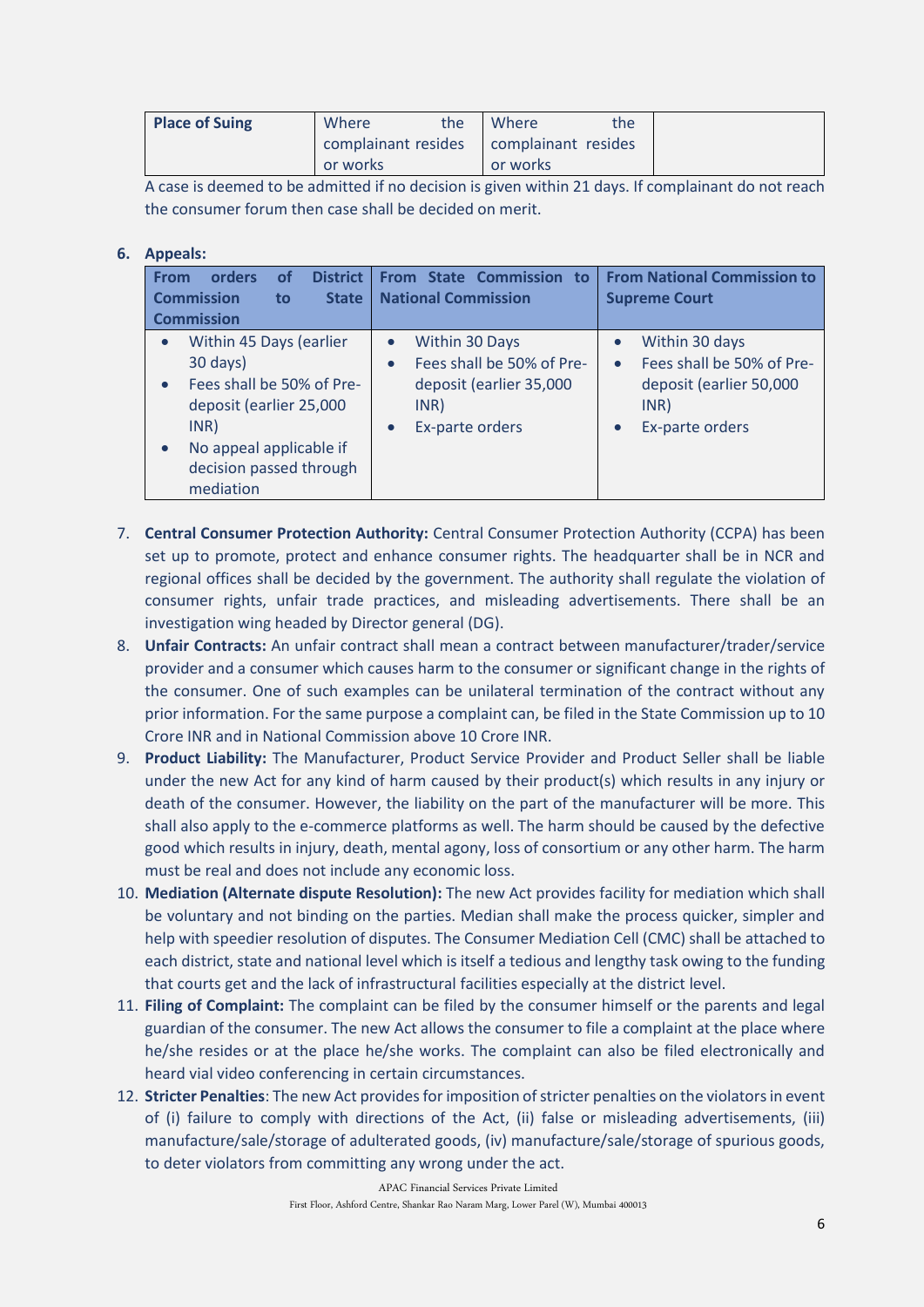### <span id="page-6-0"></span>**C. Case-Study: Vineeta Sharma Vs. Rakesh Sharma & Ors. [Civil Appeal 32601 of 2018, Judgment Date: 11 August 2020]**

### Introduction

The Supreme Court on 11th August, 2020 said that a daughter is entitled to equal property rights under the amended Hindu Succession Act. A woman can claim equal share in family property as a daughter, the Supreme Court reiterated today as it stressed that the Hindu Succession Act, that was amended in 2005 to give women equal inheritance rights has a retrospective effect.

### Issue in Brief:

The Hindu Succession (Amendment) Act, 2005, an amendment to the Hindu Succession Act, 1956 ("Act"), received the assent from President of India on 5 September 2005 and was given effect from 9 September 2005. It was essentially meant for removing gender discriminatory provisions regarding property rights in the Hindu Succession Act, 1956.

The daughter could now have the same rights in the coparcenary property (ancestral property of the Hindu undivided family) as a son. This amendment also repealed Section 23 of the Act which disentitled a female heir to ask for partition in respect of a dwelling house, wholly occupied by a joint family, until the male heirs choose to divide their respective shares.

Section 24 of the Act which denied rights of a widow to inherit her husband's property upon her remarriage were repealed. This Act has brought about a central amendment which was applicable to all the state governments.

Prior to the amendments made by the Hindu Succession (Amendment) Act,2005, only male members of a family had a right to the Ancestral property by birth and they were only entitled to demand partition in the HUF Property and thus only male members were called coparceners.

In 2005, the amendment did not provide a retrospective operation. The amendment stated that sons and daughters of a coparcener become coparceners by virtue of birth.

A three judge bench that pronounced a judgment on 11th August, 2020 in a batch of appeals that raised an important legal issue of the Hindu Succession (Amendment).

The apex court in its ruling added that daughters will have the right over parental property even if the co-parcener had died prior to the coming into force of the Hindu Succession (Amendment) Act, 2005, thus making the Act retrospective in nature

The three-judge bench, said, "Once a daughter, always a daughter… a son is a son till he is married. The daughter shall remain a coparcener (one who shares equally with others in inheritance of an undivided joint family property) throughout life, irrespective of whether her father is alive or not."

The Supreme Court held that daughters would have equal coparcenery rights in Hindu Undivided Family (HUF) properties even if they were not alive at the time of the 2005 amendment to the Hindu Succession Act, 1956.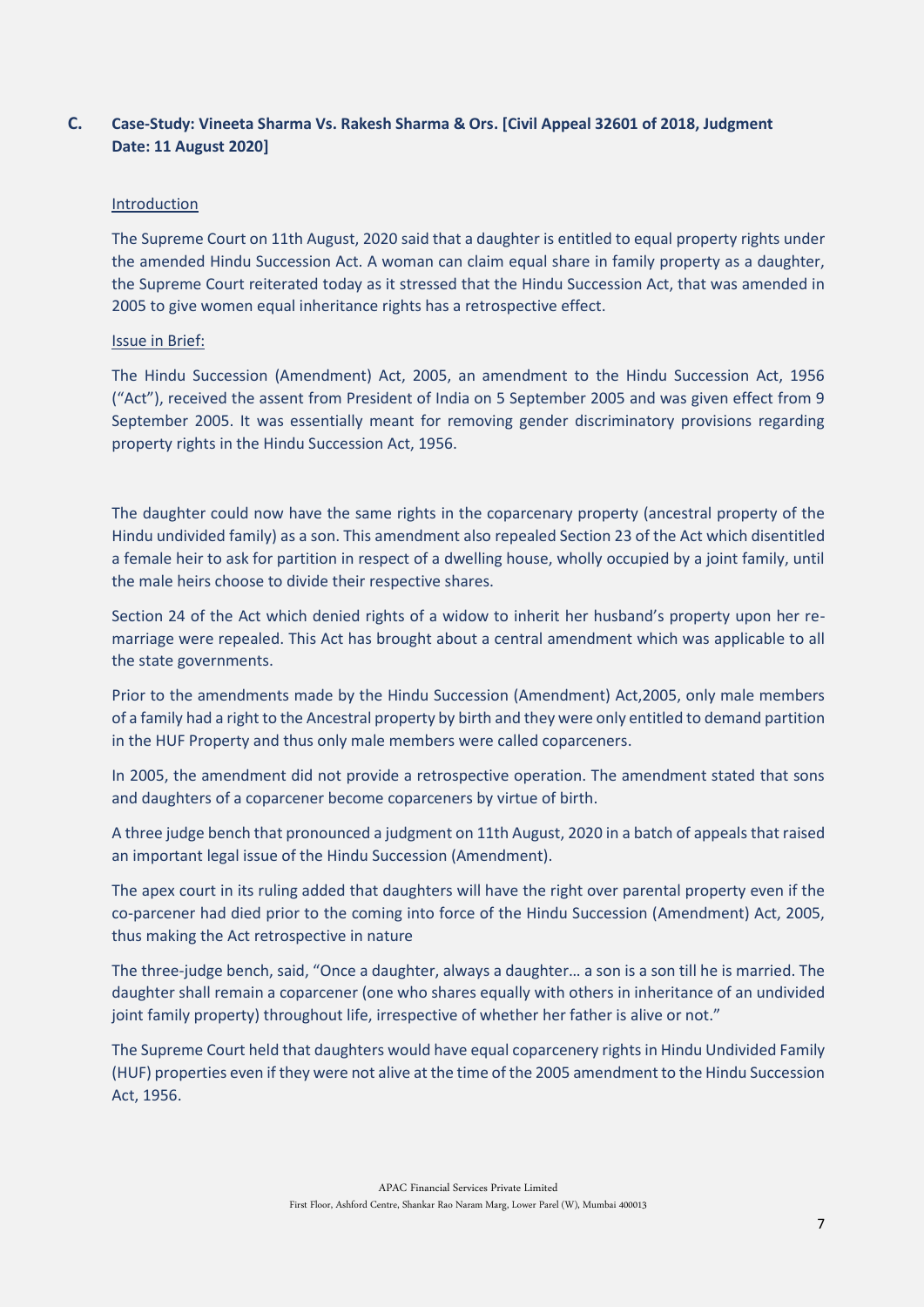### **D. ESG: From BRR to BRSR: Road ahead for sustainability reporting by businesses<sup>8</sup>**

<span id="page-7-0"></span>A business entity incorporated with an objective to earn profits has certain responsibilities towards its stakeholders. These stakeholders may include investors, employees, suppliers, customers etc. The stakeholders track the developments in the company by means of the disclosures which such incorporated entities are mandated to make under laws applicable to them. The disclosures to be made by such entities are of two kinds viz, financial and non-financial. The financial disclosures include various documents like the balance sheet, profit and loss account, cash flow statements etc. Whereas the nonfinancial disclosures include the Boards' Report, Corporate Social Responsibility reporting and various Corporate Sustainability Reporting. These disclosures enable stakeholders to make informed decisions.

In the recent times, investors have become quite conscious of the fact that the society in particular and the environment at large are also a part of the stakeholders' chain. There has been a worldwide trend in people questioning the impact of a business entity on environment and other sustainability factors.

Internationally, the Global Responsibility Initiative's Sustainability Standards (GRI standards) are considered to be the first and the most widely accepted standard for sustainability reporting. The GRI Standards helps businesses to communicate their impact inter-alia on climate change, governance, human rights and social well-being.

#### History of Sustainability Reporting – Indian Scenario

In India, the Ministry of Corporate Affairs (MCA) had in 2009, issued the 'Voluntary Guidelines on Corporate Social Responsibility' as a step towards mainstreaming the concept of business responsibility. In July, 2011, MCA issued the 'National Voluntary Guidelines on Social, Environmental and Economic Responsibilities of Business (NVG)' for voluntary adoption by all businesses. The NVG Guidelines provided 9 principles which emphasized that businesses have to endeavor to become responsible actors in society, so that their every action leads to sustainable growth and economic development. Although the NVG was voluntary for adoption by companies, the Securities and Exchange Board of India (SEBI) vide its circular dated August 13, 2012 mandated top 100 listed entities to submit a Business Responsibility Report ("**BRR**") as a part of their Annual Reports. Pursuant to the notification of the SEBI (Listing Obligations and Disclosure Requirements) Regulations, 2015 (Listing Regulations), the BRR was made a part of the Listing Regulations for top 100 listed entities based on market capitalization. Later, the Listing Regulations was amended in 2015 itself to make BRR applicable to top 500 listed entities which was again altered in 2019 to extend the applicability of BRR to top 1000 listed entities.

The Article analyses the framework of BRR in India amidst the recent report[3] of the Committee constituted by MCA under the Chairmanship of Mr. Gyaneshwar Kumar Singh for finalizing the BRR format on the basis of the updated NVG released in March, 2019 in the name of 'National Guidelines for Responsible Business Conduct' (NGRBCs)'.

#### BRR to BRSR – Sustainability Reporting for all

One of the most notable recommendations of the Committee is the change in name of the reporting framework from Business Responsibility Report (BRR) to Business Responsibility and Sustainability Report ("**BRSR**"). The nomenclature has been refashioned to enhance the scope of the Report and more accurately convey the thrust on sustainability and business responsibility. Analyzing the current reporting framework of the BRR as mandated by SEBI vis-à-vis the proposed BRSR, the following notable differences/ modifications can be observed:

| <b>BRR</b><br><b>BRSR</b><br>Remarks |
|--------------------------------------|
|--------------------------------------|

<sup>8</sup> https://taxguru.in/corporate-law/brr-brsr-road-sustainability-reporting-businesses.html

APAC Financial Services Private Limited

First Floor, Ashford Centre, Shankar Rao Naram Marg, Lower Parel (W), Mumbai 400013